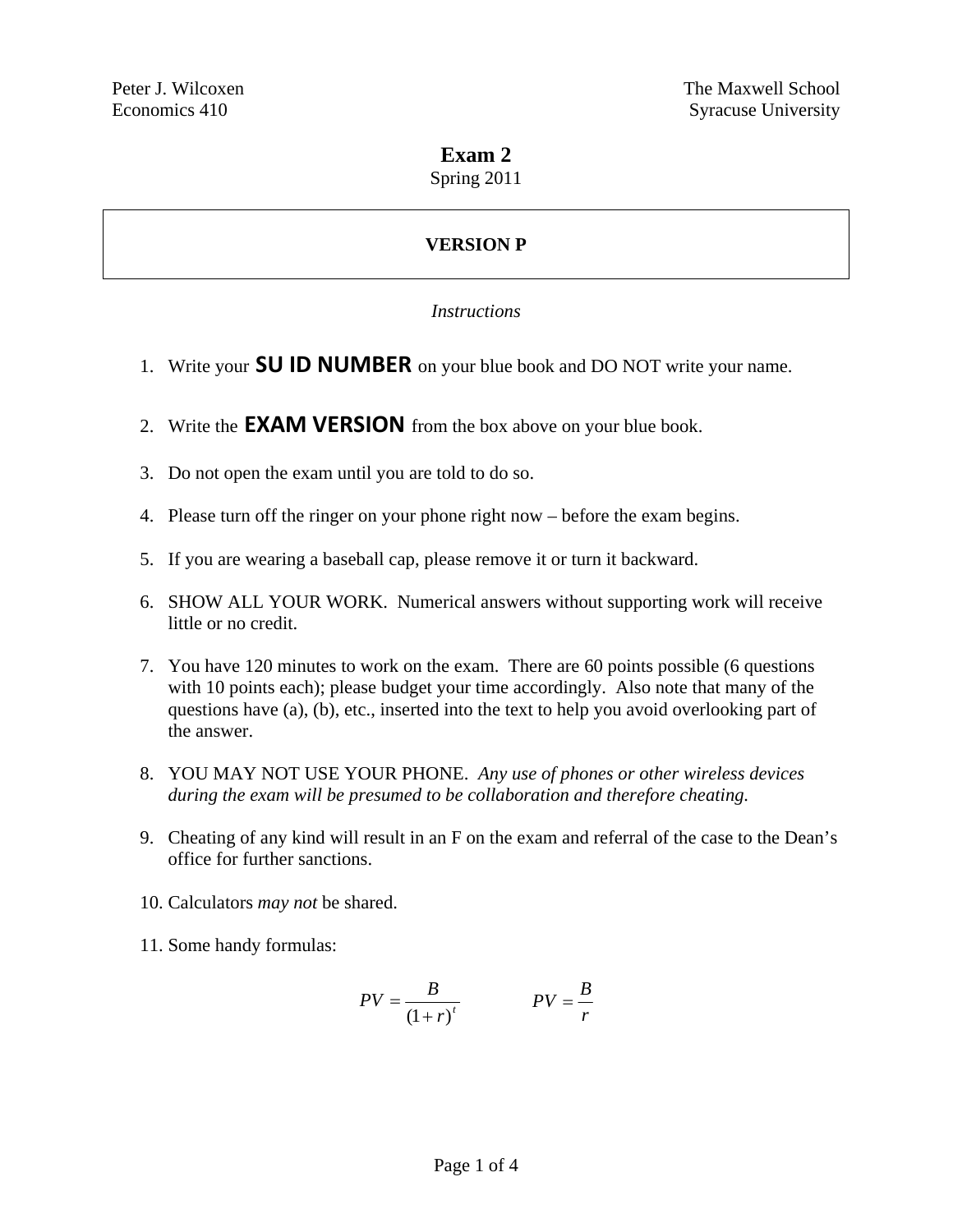#### **Question 1 (10 points)**

The marginal benefits of abating a pollutant are given by  $MBA = 2000 - 2^*Q$ . Two sources of the pollutant were recently regulated. Just before regulation, each source was emitting 500 tons of the pollutant (1000 tons total). At the time of regulation, the sources were believed to have abatement costs given by:  $MCA1 = 4*Q1$  and  $MCA2=2*Q2$ . Using this information, the regulator set up a tradable permit system and gave each source exactly the number of permits it would need for its abatement to be efficient. After the system was in place, however, the MCA for source 2 is discovered to be wrong. Source 2's true curve is  $MCA2 = 4*Q2$ .

Please calculate: (a) the efficient total quantity of abatement and the MCA if the original MCA2 curve had been correct; (b) the number of permits the regulator gave each firm; (c) the efficient total quantity of abatement given the true MCA2; (d) the deadweight loss, if any, under the permit system; (e) the equilibrium price of a permit under the actual MCA2; and (f) the value of any permit sales from one firm to the other.

# **Question 2 (10 points)**

A state government would like to determine the value of a wildlife preserve. No admission fee is charged and 10,400 people visit the preserve each year. They come from six geographic zones labeled A through F. The cost of a round trip to the site from each zone is shown in the table below, along with each zone's population and the number of people who visit from the zone.

| Zone           | <b>Travel Cost</b> | <b>Population</b> | <b>Visitors</b> |
|----------------|--------------------|-------------------|-----------------|
| A              | \$5                | 2,000             | 2,000           |
| B              | \$15               | 1,500             | 1,200           |
| $\mathcal{C}$  | \$25               | 7,000             | 4,200           |
| D              | \$35               | 5,000             | 2,000           |
| E              | \$45               | 5,000             | 1,000           |
| $\overline{F}$ | \$55               | 9,000             |                 |

The public's willingness to pay for visits to the park (including people from all zones) is known to be given by an equation of the form:  $W2P = A - B^*Q$ , where Q is the number of visitors and A and B are constants.

In addition, it is also known that 50,000 people who do NOT visit the site value its existence and are each willing to pay \$1 per year to keep it protected.

Please compute: (a) the number of people who would visit the site if a \$10 admission fee were charged, (b) the values of A and B, (c) the amount of consumer surplus currently produced by the site each year, (d) the annual benefit received by people who don't visit the site, and (e) the present value of keeping the land as a preserve forever when the interest rate is 10%.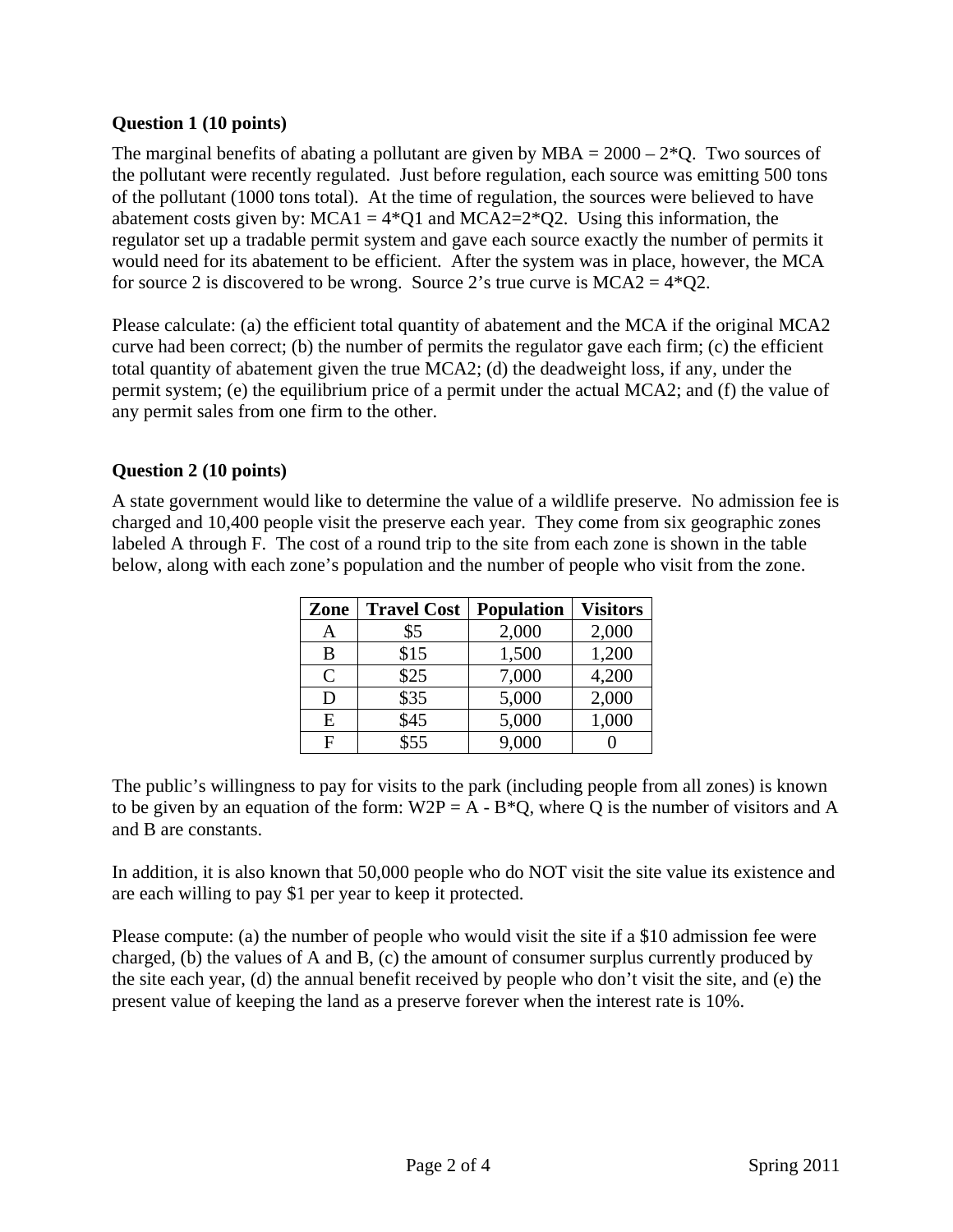#### **Question 3 (10 points)**

A city must decide whether or not to sell land currently used for a park. As a park, the land will produce \$20 million of recreation benefits in period 0 but its benefits in period 1 are uncertain. The city believes there is an 80% chance the recreation benefits will drop to \$10 million and a 20% chance they rise to \$130 million. A developer has offered to buy the land for either \$50 million in period 0 or \$30 million in period 1. Development is irreversible and eliminates recreation benefits beginning the year it occurs (i.e., selling the land at 0 eliminates the \$20 million in period 0). The city uses an interest rate is 25%.

Please: (a) calculate the present value of the park in period 0; and (b) indicate whether or not the firm should sell the park in period 0.

# **Question 4 (10 points)**

Suppose a city of 1 million people needs a new site for new prison. Each individual's marginal benefit from a prison of size Q would be MBi =  $5 - (1/200)^*Q$ , and you may assume that the prison is a non-rival good (from the point of view of the public). The cost of the prison is given by  $MC = 15000*Q$ . The prison would be located in a neighborhood within the city that has 125000 people.

Please calculate: (a) the efficient size of the prison from the point of view of the city as a whole; and (b) the net social surplus produced by the prison. Now suppose that the costs are borne entirely by the local neighborhood. Please calculate: (c) the efficient size of the prison from the neighborhood's point of view; (d) the neighborhood's gain or loss from construction of a prison of the size in part (a); and (e) briefly discuss the political implications of your result.